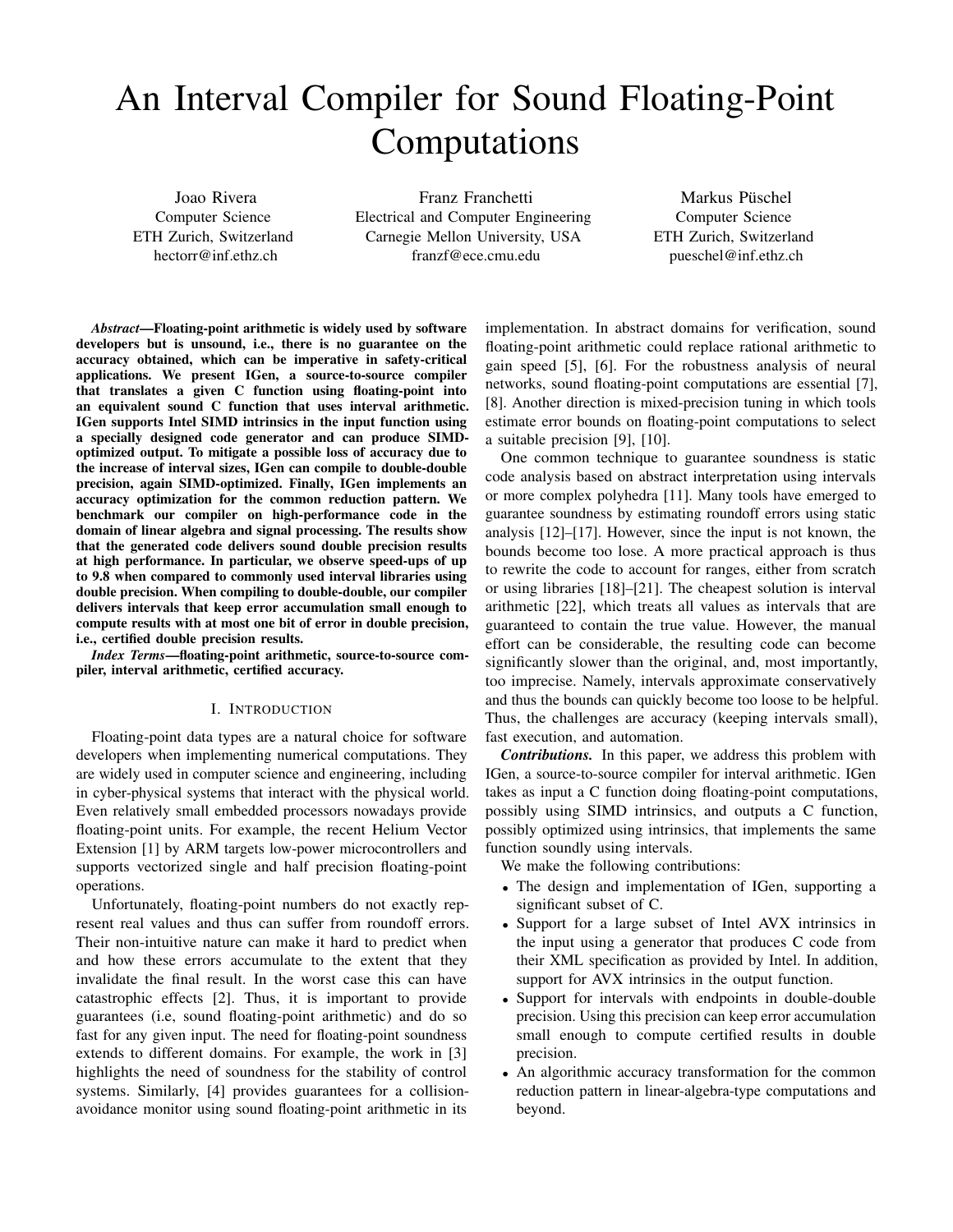• A thorough evaluation of execution time and accuracy on a variety of benchmarks.

## II. BACKGROUND: INTERVAL ARITHMETIC

<span id="page-1-2"></span>Interval arithmetic [\[22\]](#page-12-6) is a classical tool for sound computation with floating-point values. Instead of representing a real value by a float, one uses an interval with floatingpoint boundaries that contains the real value. Computations on reals are then done by operations on intervals that preserve soundness, i.e., the result of any interval operation is again guaranteed to contain the real result.

Formally, an interval  $\hat{a} = [a_{\text{inf}}, a_{\text{sup}}]$  is defined as the set of real numbers between and including its endpoints, which are floating-point values:

$$
[a_{\inf}, a_{\sup}] = \{ x \in \mathbb{R} \mid a_{\inf} \le x \le a_{\sup} \},
$$

where  $\mathbb R$  is the set of all real numbers.  $a_{\text{inf}}$  and  $a_{\text{sup}}$  are the lower and upper endpoints respectively. Operations on intervals are done using the endpoints. For example, the addition and multiplication of intervals is computed as:

$$
\begin{aligned}\n\hat{a} + b &= [\text{RD}(a_{\text{inf}} + b_{\text{inf}}), \text{RU}(a_{\text{sup}} + b_{\text{sup}})], \\
\hat{a} \cdot \hat{b} &= [\text{min } (\text{RD}(a_{\text{inf}} \cdot b_{\text{inf}}), \text{RD}(a_{\text{inf}} \cdot b_{\text{sup}})), \\
&\text{RD}(a_{\text{sup}} \cdot b_{\text{inf}}), \text{RD}(a_{\text{sup}} \cdot b_{\text{sup}})), \\
&\text{max } (\text{RU}(a_{\text{inf}} \cdot b_{\text{inf}}), \text{RU}(a_{\text{inf}} \cdot b_{\text{sup}})), \\
&\text{RU}(a_{\text{sup}} \cdot b_{\text{inf}}), \text{RU}(a_{\text{sup}} \cdot b_{\text{sup}}))],\n\end{aligned}
$$

where  $RD(x)$  is the downward rounding function and  $RU(x)$  is the upward rounding function. The use of these rounding modes ensures soundness. Since changing the rounding mode is usually expensive on processors, one uses the identity  $RD(-x)$  =  $-RU(x)$  to use only one rounding mode. For example, the interval addition then takes the form

$$
\widehat{a} + b = [-RU((-a_{\inf}) - b_{\inf}), RU(a_{\sup} + b_{\sup})].
$$

Another common trick avoids the negation operation of the lower endpoints by keeping them negated by default [\[23\]](#page-12-7). This way interval addition only requires two additions and interval multiplication eight multiplications and six comparisons (max and min require 3 comparisons each).

#### III. IGEN OVERVIEW

In this paper we present IGen, a source-to-source compiler that translates a numerical C program performing floating-point computations to an equivalent sound numerical C program using interval arithmetic. By sound we mean that the resulting intervals are guaranteed to contain the result of the original program if it were performed using real arithmetic.

Fig. [1](#page-1-0) shows the high-level architecture of IGen. The input is a C function, possibly using SIMD intrinsics, performing floating-point computations and a target precision for the interval endpoints. This target precision can be either single or double precision (the default) or the higher double-double precision [\[24\]](#page-12-8), which we explain in Section [VI.](#page-5-0) The output is an equivalent C function performing the same computation soundly using interval arithmetic, optionally optimized with SIMD



<span id="page-1-0"></span>Fig. 1. High-level architecture of IGen.

intrinsics. In the first step, IGen uses the Clang LibTooling library [\[25\]](#page-12-9) to construct the abstract syntax tree (AST) of the computation. The AST is then traversed and, for each node, IGen produces an equivalent set of interval operations, possibly in increased precision. The interval operations are provided by an interval library that we developed as part of IGen. This library supports all the basic operations, and elementary functions in all precisions and is also optimized for SIMD instructions.

The support of SIMD intrinsics in the input function is handled by a generator that automatically produces the interval implementation of (a large subset of) SIMD intrinsics from its XML specification. IGen then transforms each intrinsic to its equivalent interval implementation.

Finally, IGen performs an algorithmic accuracy transformation. Using Polly [\[26\]](#page-12-10), it detects the reduction pattern, which is particularly sensitive to error accumulation, and replaces each reduction by an input-cognizant algorithm as explained in Section [VI.](#page-5-0)

Section [IV](#page-1-1) explains the design and implementation of the compiler in detail. Section [V](#page-3-0) details the implementation of the generator to support SIMD intrinsics in the input. In Section [VI,](#page-5-0) we explain the methods used to increase precision and to improve the accuracy of reductions.

## IV. SOURCE-TO-SOURCE INTERVAL COMPILER

<span id="page-1-1"></span>In this section, we describe our interval compiler IGen in detail. For the needed interval arithmetic in the output function, we implemented our own library which is described first. Then we explain the compilation process and the implementation of custom language extensions in our compiler.

# <span id="page-1-3"></span>*A. Interval Library*

Our interval library is intended to be fast, precise, and tightly coupled with our compiler. As explained in Section [II,](#page-1-2) we use only upward-rounding and represent an interval  $[a, b]$ as the pair  $(-a, b)$  for efficiency. The library does not fully comply with the relatively new IEEE standard for interval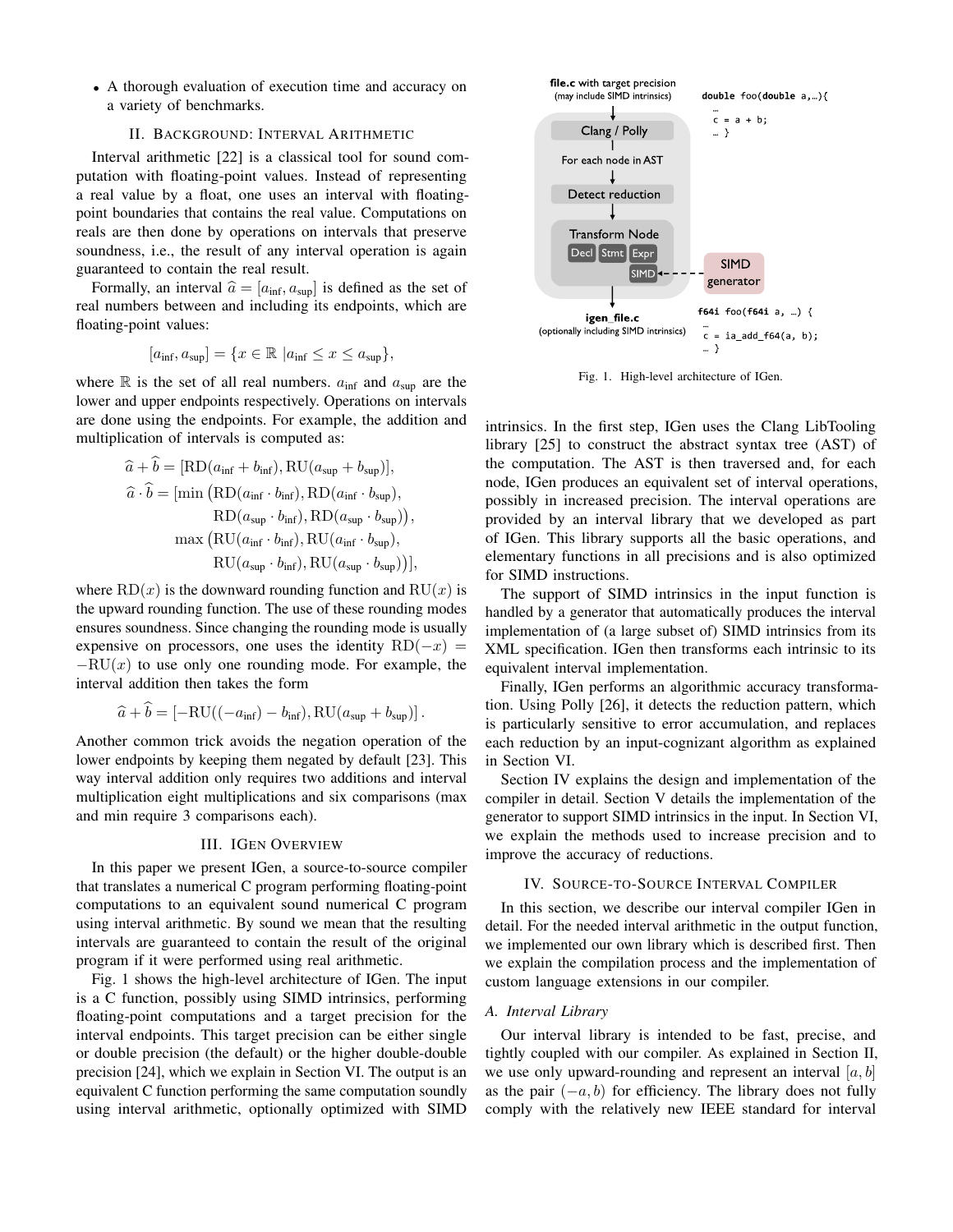TABLE I SUPPORTED OPERATIONS IN OUR INTERVAL LIBRARY.

<span id="page-2-0"></span>

| Type       | Operations                                      |
|------------|-------------------------------------------------|
| Arithmetic | Add, Sub, Mul, Div, Neg                         |
| Comparison | $\lt$ , $\lt$ , $>$ , $\gt$ , $=$ , $\neq$      |
| Elementary | Sqrt, Abs, Floor, Ceil, Exp, Log, Trigonometric |
| Other      | Casts, Three-valued logic, Auxiliary functions  |

arithmetic [\[27\]](#page-12-11) since we do not provide support for decorations, nor address the standard's accuracy requirements for doubledouble. Decorations are tags attached to an interval to provide additional information about how that interval was derived.

*Basic interval types and operations.* We use standard floating-point types to store the endpoints, i.e., the library supports single precision and double precision interval data types named f32i and f64i, respectively. In addition, we also support an interval data type for double-double precision named ddi, explained later in Section [VI.](#page-5-0) The library implements all basic arithmetic operations including addition, multiplication, division, along with comparison operations and elementary functions. Table [I](#page-2-0) shows a more comprehensive list of the supported operations.

*Vectorized intervals.* Using intrinsics, we also provide a vectorized implementation of the basic operations for double precision by storing the intervals in SSE registers similar to the work in [\[28\]](#page-12-12). Note that a double precision interval can fit exactly in a \_m128d vector type. Vectorized implementations for arithmetic operations are implemented accordingly. For example, an interval addition can now be computed with a single SIMD instruction.

*Elementary functions.* We use the CRlibm [\[29\]](#page-12-13) library as the building block to support interval elementary functions (see Table [I\)](#page-2-0). CRlibm guarantees that the result of an elementary function is computed as if done in infinite precision and then rounded, i.e., at most 1 bit of precision is lost. The interval implementation for monotonic elementary functions, e.g., sqrt and log, is straightforward, by applying the corresponding CRlibm elementary function to each endpoint. For nonmonotonic functions such as sine, we first divide the function into monotonic sections and determine in which sections the endpoints are located. Then, we apply the corresponding CRlibm function to the endpoints.

*Handling NaN and infinity.* Endpoints of intervals can become NaNs or infinity and it is important to handle these cases correctly and soundly. This situation means that we have lost information or possibly the operation performed was invalid. In particular, any interval containing at least one NaN means that an invalid operation was performed and thus, the floatingpoint represented by the interval could be anything, including a NaN. For example,  $sqrt([-1, 1]) = [NaN, 1]$ . Further, the interval  $[-\infty, \infty]$  means the represented number could be any floating-point except a NaN, and  $[\infty, \infty]$  means that the value is larger than the maximum representable floating-point. Finally,  $[1, \infty]$  represents any value greater or equal to one.

Example input function:

```
1: double foo (double a, double b) {
2: double c; // Decl<br>3: c = a + b + 0.1; // Expr3: c = a + b + 0.1;4:
5: if (c > a) { // Stmt
6: c = a * c;<br>7: }
7:8: return c;
9: }
```
IGen output function:

```
1: # include " igen_lib .h"
\frac{2:}{3:}3: f64i foo (f64i a, f64i b) {<br>4: f64i c;f64i c:
5: f64i t1 = ia_add_f64(a, b);<br>6: f64i t2 = ia_set_f64(0.0999)
       6: f64i t2 = ia_set_f64 (0.099999999999999992 ,
                                   0.100000000000000005);
7: c = ia\_add\_f64(t1, t2);8:
9: tbool t4 = ia_cmpgt_f64(c, a);<br>10: if (ia_cvt2bool_tb(t4)) { //It may signal exception
11: c = ia_m u l_f 64 (a, c);<br>12: }
12:13: return c;
14: }
```
<span id="page-2-2"></span>. Fig. 2. Interval transformation of function foo.

We extensively tested the basic operations and elementary functions of our library to verify that these cases are handled soundly. In the test cases, we randomly tested combinations of NaNs, infinity, Zero and other special inputs such as denormals in the endpoints of intervals. We validated the result against MPFI [\[21\]](#page-12-5), which is a multi-precision library for interval arithmetic.

# *B. Interval Compiler*

We now explain the compilation process shown in Fig. [1](#page-1-0) in detail. After generating the AST using Clang, IGen visits the top nodes to perform the necessary transformations. Clang specifies three types of basic nodes: declarations (Decl), statements (Stmt), and expressions  $(Expr)^{1}$  $(Expr)^{1}$  $(Expr)^{1}$ . Decl nodes declare variables, functions, fields, etc. Expr nodes represent binary or unary operations, function calls, constants, and others. Finally, Stmt nodes are used for loops, if-else statements, and other special statements such as return and attributes (used for pragmas). Figure [2](#page-2-2) shows a function foo where the node type is added as a comment.

*Declarations.* When a Decl node is visited, IGen generates code for the declaration promoting floating-point types to intervals as specified in Table [II.](#page-3-1) Note that SIMD types are also transformed to an equivalent interval representation (explained in Section [V\)](#page-3-0). Lines 3–4 of Fig. [2](#page-2-2) (bottom) shows the promotion of the function foo and the variable c to interval types. Since double precision is commonly implemented efficiently in modern computers, we convert single precision floats to double precision intervals by default but double-double (DD) is also supported. Other types, such as pointers and arrays, that

<span id="page-2-1"></span> ${}^{1}$ Expr nodes are also statements in the Clang's AST but we handle them separately.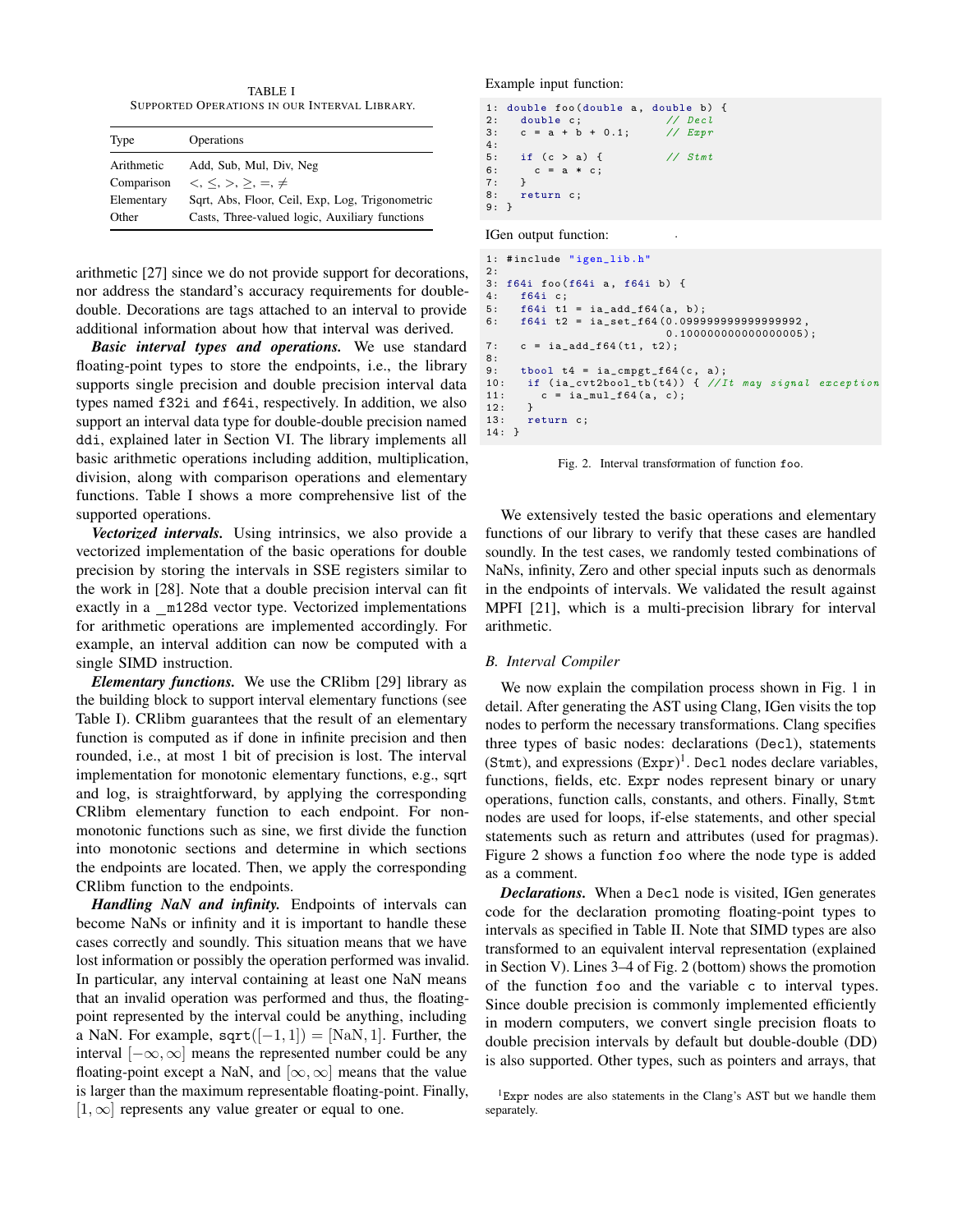<span id="page-3-1"></span>TABLE II SUPPORTED TRANSFORMATIONS FROM FLOATING-POINT AND SIMD TYPES TO INTERVAL TYPES AND ITS VECTOR IMPLEMENTATION.

| FP type        | Interval Type |       | Interval   | Vector           |  |
|----------------|---------------|-------|------------|------------------|--|
|                | Double        | DD    |            | implement.       |  |
| float, double  | f64i          | ddi   | f64i       | $1\times$ m128d  |  |
| m128d          | m256di 1      | ddi 2 | ddi        | $1\times$ m256d  |  |
| m128,<br>m256d | m256di 2      | ddi 4 | ddi $k$    | $k \times$ m256d |  |
| m256           | m256di 4      | ddi 8 | m256di $k$ | $k \times$ m256d |  |

are not floating-point types but refer to one of them are also transformed accordingly to refer to interval representation.

*Expressions.* IGen transforms Expr nodes to equivalent interval expressions. Internally, all Expr nodes are transformed to an object igenExpr that stores its generated interval representation and additional attributes, such as type, and whether it represents a constant. Lines 5–7 of Fig. [2](#page-2-2) show the transformation of the expression  $c = a + b + 0.1$ . As expected, two interval additions are generated. Further, the constant term is lifted to an interval. In addition, IGen detects elementary functions by checking the name and signature of function calls which are also Expr nodes. When the function matches one of the supported elementary functions, the compiler replaces it with its equivalent interval function. For example,  $sin(x)$  is converted to ia  $sin(64(x))$ .

*Interval constants.* Constants are converted to intervals in a conservative way to guarantee soundness. There are two cases: 1) Integer constants are converted to exact intervals. For example, 1.0 is converted to [1, 1]. 2) Non-integer constants are enclosed by an interval whose endpoints are the two neighbouring floating-point values of the constant. Thus, a constant  $x$  that is not representable as a floating-point value, e.g. 0.1, is converted to an interval of length  $\text{ulp}(x)$ , where  $\text{ulp}(x)$  is the unit in the last place defined as the gap between the two adjacent floating-point numbers enclosing  $x$ . Further, a constant  $x$  that has an exact floating-point representation, e.g. 0.5, converts to an interval of length  $2\text{ulp}(x)$  with center in  $x$ . IGen also supports constant folding on intervals. Thus, expressions such as  $2.0 + 0.1$  are directly transformed to a single interval constant by the compiler.

*Statements.* Stmt nodes are mainly used to transform loops and branches. In most cases, the structure of a statement is not changed during transformation, only its child Expr nodes are transformed, so loops are straightforward. if-statements become interesting if the condition compares floats. For example, the interval comparison  $[0, 2] < [1, 3]$  cannot be evaluated to true or false and hence leads to an unknown state. To handle this case, we implemented a special data type tbool (see lines 9–10 in Fig. [2\)](#page-2-2) that represents a boolean with three possible states (true, false, or unknown), and that is evaluated in the if condition. IGen provides two options to handle the unknown state in a branch: 1) an exception is signaled when detected (the default) or 2) an extra branch is generated to handle this case as explained next.

Example input function:

```
double read_sensor ( double :0.125 a) {
  double c = 5.0 + 0.25t;
  return a + c;
}
```
IGen output function:

```
# include " igen_lib .h"
f64i read_sensor ( double a) {
  f64i _a = ia_set_tol_f64(a, 0.125); // _a = a +- 0.125
  f64i c = ia_set_f64 (4.75 ,5.25); // c = [4.75 ,5.25]
f64i t1 = ia_add_f64 ( _a , c );
  return t1 ;
}
```
<span id="page-3-2"></span>. Fig. 3. Language extensions to support known tolerances.

*Unknown-state in if-else statements.* When the branch to take in a if-else statement is unknown, IGen also supports the alternative to generate code that computes both branches and joins the resulting intervals at the end. We did not implement this approach in the case that arrays of intervals or integer variables are modified in the body, thus it is not enabled by default. In our experiments, this case does not occur.

*Limitations.* Operations performing bit-level manipulation on floating-point variables are not supported by our compiler. Further, casts from floating-point to integer are not supported since we do not implement intervals on integers. Dynamic memory allocations can be dangerous when not done properly. For example, double\*  $a = \text{malloc}(8)$  could incorrectly be transformed to  $f64i* a = \text{malloc}(8)$ . IGen shows a warning when malloc is used. Finally, since we target performance, a natural choice is to start by targeting C code as input and generate C code as output. However, further C++ support is feasible and possible future work.

#### *C. Language Extensions*

There are cases where it is necessary to express the known imprecision of variables and constants. For example, in cyberphysical systems the input may come from a sensor with known resolution, or a constant may be derived empirically up to a known error bound. This situation cannot be inferred from the code but has to be available when transforming to a sound interval. To support this situation, we implemented two custom C language extensions for use by the programmer. First, input parameters of a function can be annotated with a colon symbol followed by a constant literal expressing its tolerance error. For example, double:0.25 is a double precision float whose value is precise with an error margin of 0.25. Second, a floatingpoint constant can be annotated with a postfix t to represent an interval around zero. For example, the constant  $5 + 0.25t$ represents the interval [4, 75, 5.25]. Fig. [3](#page-3-2) shows an example and an associated output of IGen.

#### V. AUTOMATIC SUPPORT OF SIMD INTRINSICS

<span id="page-3-0"></span>IGen provides support for SIMD SSE and AVX intrinsics in the input function and, by default, the interval types in the output use SIMD types. Also by default, single precision intrinsics are transformed to equivalent double precision interval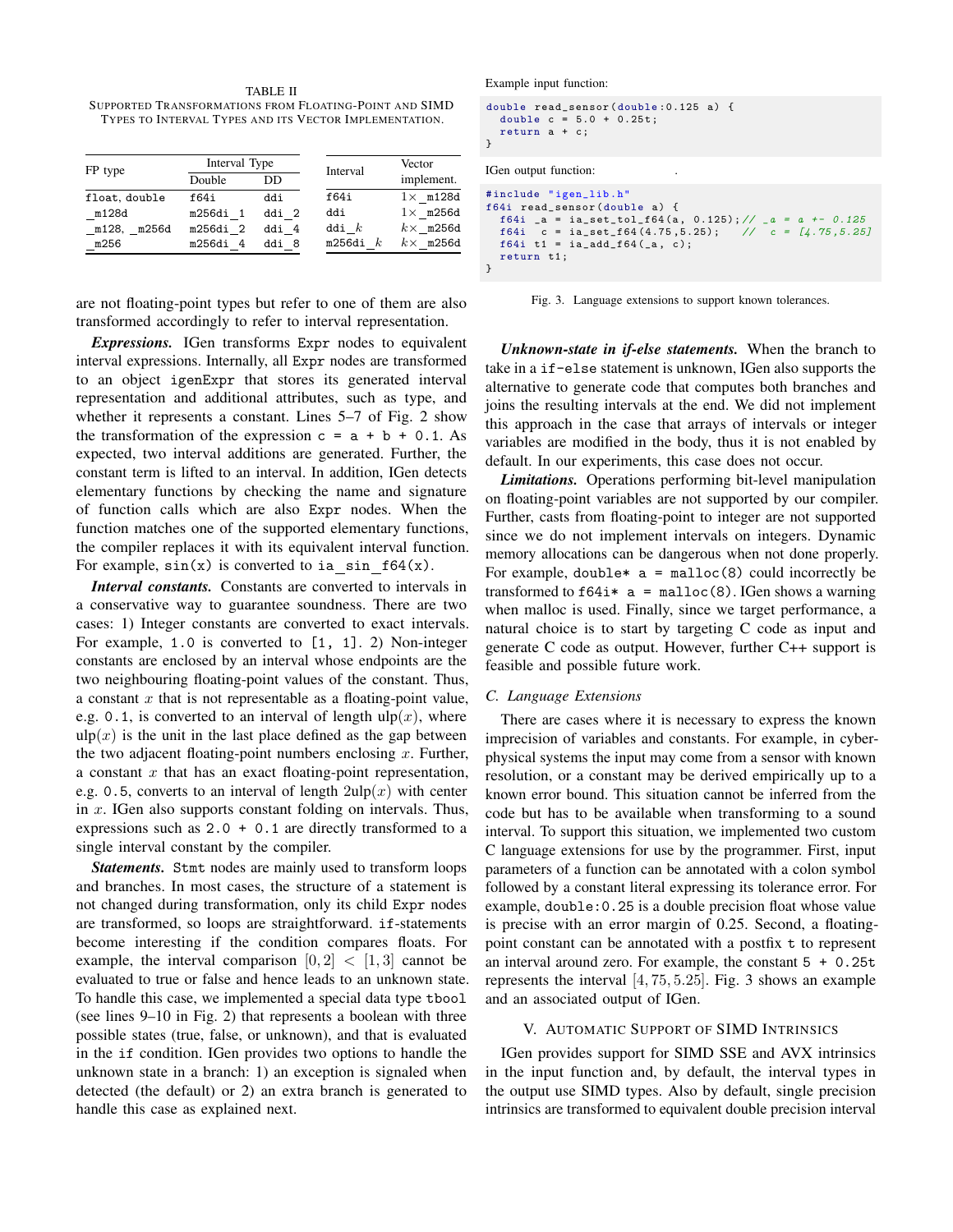

<span id="page-4-0"></span>Fig. 4. Generating interval version of SIMD intrinsics from vendor's specification.

intrinsics. Further, even scalar (non-SIMD) input can be transformed to SIMD code by pairing the endpoints in a SSE register, thus, implementing 2-way vectorization.

The first step towards supporting SIMD intrinsics in the input programs is to implement equivalent sound operations in C, which can then be processed further by IGen. There are currently over 6,000 Intel SIMD intrinsics of which around 40% perform floating-point computations. Thus, implementing these by hand is out of question. Instead, we implemented a code generator that produces these implementations automatically from their XML specification provided by Intel [\[30\]](#page-12-14), using an approach inspired by [\[31\]](#page-12-15). The work in [\[31\]](#page-12-15), however, generated embedded domain-specific languages to express intrinsics inside managed languages and did not generate C code from the specification. Figure [4](#page-4-0) shows a high level overview of the generator, which is explained in detail next.

*XML parser.* The Intel Intrinsics Guide [\[30\]](#page-12-14) provides an XML file containing the specification of each available intrinsic. Figure [5](#page-4-1) (top) shows an example for mm256 add pd. We extract relevant information for each intrinsic such as its name, return type, parameter list, and the operation that it performs. The operation is specified using a C-like pseudo-language. We only consider intrinsics that perform floating-point operations.

*Tokenizer and parser.* Our generator produces the AST for each intrinsic based on the information extracted from its XML specification. To do this, we first defined the associated grammar for the Intel pseudo-language, which we used to implement the parser.

*Code generator.* After parsing, we traverse the AST and generate C code. For each SIMD vector type we define a custom union data type that encapsulates the vector with an array of floats and integers. Lines 1–5 of the generated code in Fig. [5](#page-4-1) show an example of this data structure. Using it, we can directly access the vector's elements. During the generation of a SIMD intrinsic, all vector input parameters are transformed to this custom type as shown in line 8 of the example. Further, all used intermediate variables are declared with its inferred type (line 9). Most of the statements in the Intel pseudo-language are similar to C and thus can be directly transformed.

XML specification:

```
<intrinsic rettype ='__m256d ' name =' _mm256_add_pd '>
    <type >Floating Point </ type >
    <CPUID >AVX </ CPUID >
    <category >Arithmetic </ category >
     <parameter varname ='a' type ='__m256d '/>
<parameter varname ='b' type ='__m256d '/>
    < description >
      Add packed double-precision (64-bit)
       floating-point elements in "a" and "b"
       and store the results in "dst". </description>
    <operation >
       FOR j := 0 to 3
         i := i*64dst [i +63: i] := a[i +63: i] + b[i +63: i]
       ENDFOR
       dst [MAX : 256] := 0</ operation >
    < instruction name ='vaddpd ' form ='ymm , ymm , ymm '/>
    <header >immintrin .h</ header >
</ intrinsic >
```
Generated C code:

```
.
 1: typedef union {<br>2: m256d v:
        m256d v:
 3: uint64_t i [4];
 4: double f [4];
 5: } vec256d ;
 6:
 7: _m256d _c_mm256_add_pd ( _m256d _a , _m256d _b ) {
8: \text{vec}256d \text{dst}, a = \{ .v = _a\}, b = \{ .v = _b\};<br>9: int i. j;
9: int i, j;<br>10: for (j = 0; j <= 3; ++j) {
11: i = j * 64;<br>12: dst.f[i/64]dst . f[i/64] = a . f[i/64] + b . f[i/64];
13:<br>14:return dst.v;
15 \cdot 3
```
<span id="page-4-1"></span>Fig. 5. XML specification of the \_mm256\_add\_pd intrinsic and its generated C implementation. The notation  $v[a:b]$  in the XML specification means that the bits a...b in a vector v are accessed.

In contrast to C, however, it is common in the Intel pseudolanguage to access parts of a vector using the corresponding range of bits. For example, accessing the  $j$ -th element of a m256d vector v is expressed as  $v[i+63:i]$  where  $i = 64 * j$  (see the operation in Fig. [5\)](#page-4-1). To support this, we first derive symbolically the number of bits accessed in a vector. If the number of bits is the same as the size of one of its elements, we access the vector's element using either the floating-point array or integer array depending on the operation to perform. This is shown in line 12 of the example, where each bit-access expression is transformed to an access of a floating-point array, e.g., a.f[i/64]. It is also possible that more than one element of a vector is accessed (see for example \_mm256\_load\_pd in [\[30\]](#page-12-14)). Note that the integer array is useful when accessing a subset of bits of a vector's element, or when performing bit-wise operations.

We also took care of small differences in the semantics between C and the Intel pseudo-language. For example, the pseudo-language allows testing multiple variables for equality using the expression  $a == b == c$ , which is not the proper way to do it in C.

*Generation of interval intrinsics.* The final step in the generation process is to use IGen to translate the C implementation of the intrinsics to an interval implementation. The only addition to the compiler is the support of bit-wise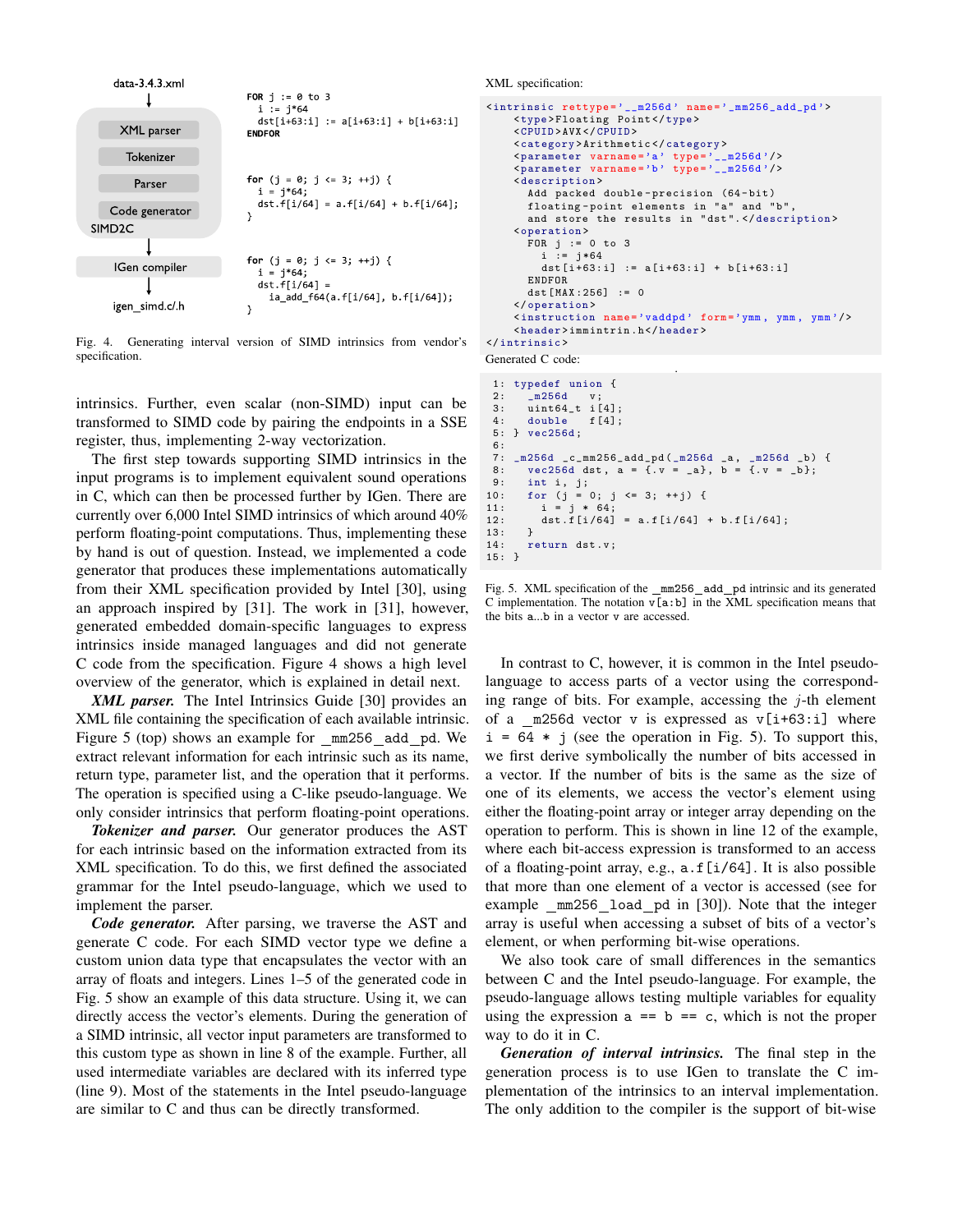logical operations on intervals. This is used for example in the intrinsic mm256 and pd where a bit-wise logical AND is applied to two m256d vectors. These operations are performed endpoint-wise for each interval in the vector. In general, bitwise operations are only safe to use with intervals if one of the intervals is a mask with either all bits sets to one or to zero. Since, this is a common use case for these operations on floating-point vectors, we decided to support them.

*Limitations.* Similar to scalar code, any operation performing bit level manipulation or conversion from floatingpoint to integer is not supported. In addition, the compiler currently lacks support for intrinsics that modify internal registers, e.g. \_mm256\_testz\_pd. However, supporting this type of intrinsics is feasible with some additional effort. Finally, there are intrinsics using functions which operations are not defined and, thus, had to be implemented manually, e.g. Convert\_FP64\_To\_FP32 in \_mm256\_cvtps\_pd.

*Optimized implementations.* The automatic approach presented so far generates implementations that closely resemble the XML pseudo code. Since this often leads to inefficient code, we also implemented a small set of very common intrinsics by hand, directly using intrinsics. IGen detects these by checking name and signature and inserts the handoptimized implementation for the output. Otherwise, it uses the automatically generated interval implementation.

## VI. IMPROVING ACCURACY

<span id="page-5-0"></span>Interval arithmetic can suffer from too loose overapproximation since only bounds are maintained and relationships between variables are ignored (unlike, for example, in the considerably more expensive affine arithmetic [\[32\]](#page-12-16)). To mitigate this there are two possible avenues: 1) increasing the precision of the endpoints beyond the standard double precision, and 2) program transformations that improve the accuracy of the computations. IGen provides examples of both as explained next.

## *A. Increasing the Precision with Double-Double*

Double-double arithmetic is an efficient software technique to increase precision on processors with native support for double precision [\[24\]](#page-12-8). A double-double number  $a$  is an unevaluated sum of two double precision numbers,  $a_h$  and  $a_\ell$ ,

$$
a = a_h + a_\ell, \quad \text{such that} \quad a_h = \text{RN}(a), \tag{1}
$$

where  $RN(x)$  is the round-to-nearest function as defined in IEEE 754. This property guarantees that the significands of  $a_h$  and  $a_\ell$  do not overlap [\[33\]](#page-12-17). Thus, double-double provides a precision of at least 106 bits except for values very close to zero. In comparison, quad precision provides 113 bits of precision. As an example, the double-double that best approximates  $\pi$  is  $\pi_h$  = 3.141592653589793116 and  $\pi_{\ell} = 1.10306377366009811247 \times 2^{-53}$  [\[34\]](#page-12-18). However, the range of double-double is the same as in double precision since the exponent's size does not change (11 bits).

*Interval double-double arithmetic using AVX.* IGen provides double-double intervals as compilation target for both single and double precision input functions, possibly using

| 1: <b>DD</b> $\text{Add}(x_h, x_\ell, y_h, y_\ell)$ :      | <b>TwoSum</b> $(a, b)$ :                      |
|------------------------------------------------------------|-----------------------------------------------|
| 2: $(s_h, s_\ell) \leftarrow \text{TwoSum}(x_h, y_h)$      | $s \leftarrow \text{RU}(a+b)$                 |
| 3: $(t_h,t_\ell) \leftarrow \text{TwoSum}(x_\ell, y_\ell)$ | $a' \leftarrow \text{RU}(s - b)$              |
| 4: $c \leftarrow \text{RU}(s_\ell + t_h)$                  | $b' \leftarrow \text{RU}(s - a)$              |
| 5: $(v_h, v_\ell) \leftarrow$ FastTwoSum $(s_h, c)$        | $\delta_a \leftarrow \text{RU}(a - a')$       |
| 6: $w \leftarrow \text{RU}(t_{\ell} + v_h)$                | $\delta_b \leftarrow \text{RU}(b - b')$       |
| 7: $(z_h, z_\ell) \leftarrow$ FastTwoSum $(v_\ell, w)$     | $e \leftarrow \text{RU}(\delta_a + \delta_b)$ |
| 8: return $(z_h, z_\ell)$                                  | return $(s,e)$                                |

<span id="page-5-1"></span>Fig. 6. Double-double addition (left) and TwoSum (right).

<span id="page-5-2"></span>TABLE III NUMBER OF INTRINSICS IN DOUBLE-DOUBLE INTERVAL OPERATIONS.

| Operation      | <b>Flops</b> | <b>SIMD</b> intrinsics |                 |       |  |  |
|----------------|--------------|------------------------|-----------------|-------|--|--|
|                |              | Arithmetic             | <b>Shuffles</b> | Total |  |  |
| Addition       | 40           | 14                     |                 |       |  |  |
| Multiplication | 114          | 27                     | 29              | 56    |  |  |
| Division       | 158          | 48                     | 37              | 85    |  |  |

intrinsics. The exact default promotion of floating-point types is shown in Table [II.](#page-3-1) IGen support for double-double requires an extension of our interval library (Section [IV-A\)](#page-1-3).

An interval with double-double precision is represented using four double precision numbers (two doubles for each endpoint) and thus it is a natural fit for AVX vector registers, which means m256d is the base type of our double-double interval type ddi. For the vectorized implementation of addition, subtraction, multiplication, and division, we used the most accurate algorithms available in the literature [\[35\]](#page-12-19). Figure [6](#page-5-1) shows as example the algorithm for the addition of two doubledouble numbers. The functions TwoSum and FastTwoSum compute both the result and the roundoff error of adding two double precision numbers.

Table [III](#page-5-2) shows the number of floating-point operations (flops) for each double-double interval operation and the number of intrinsics in its vectorized implementation. As can be seen, the cost of double-double intervals is rather high; a single interval addition already requires 40 flops. Thus, it is important to provide optimized implementations. As of now, we do not support elementary functions in double-double precision. Further, double-double arithmetic is normally done using roundto-nearest. Thus, the challenge is to implement sound doubledouble intervals with upward-rounding.

<span id="page-5-3"></span>*Soundness guarantee.* The definition of double-double in [\(1\)](#page-5-3) slightly changes when using upward-rounding. Using a rounding mode other than to-nearest slightly degrades the accuracy of double-double computations [\[36\]](#page-12-20). However, it enables sound interval operations.

Lemma 1. *Let* x*,* y *be two double-double numbers and* z *be their sum computed using algorithm DD Add (Fig. [6\)](#page-5-1). When using upward-rounding,* z *is an upper bound of the exact sum*  $x+y$ *, i.e.,*  $z_h + z_\ell \geq x_h + x_\ell + y_h + y_\ell$ *. Similarly, z is a lower bound of the exact sum when using downward-rounding.*

*Proof.* The work in [\[36\]](#page-12-20) proved that computing TwoSum and FastTwoSum using upward-rounding yields an upper bound of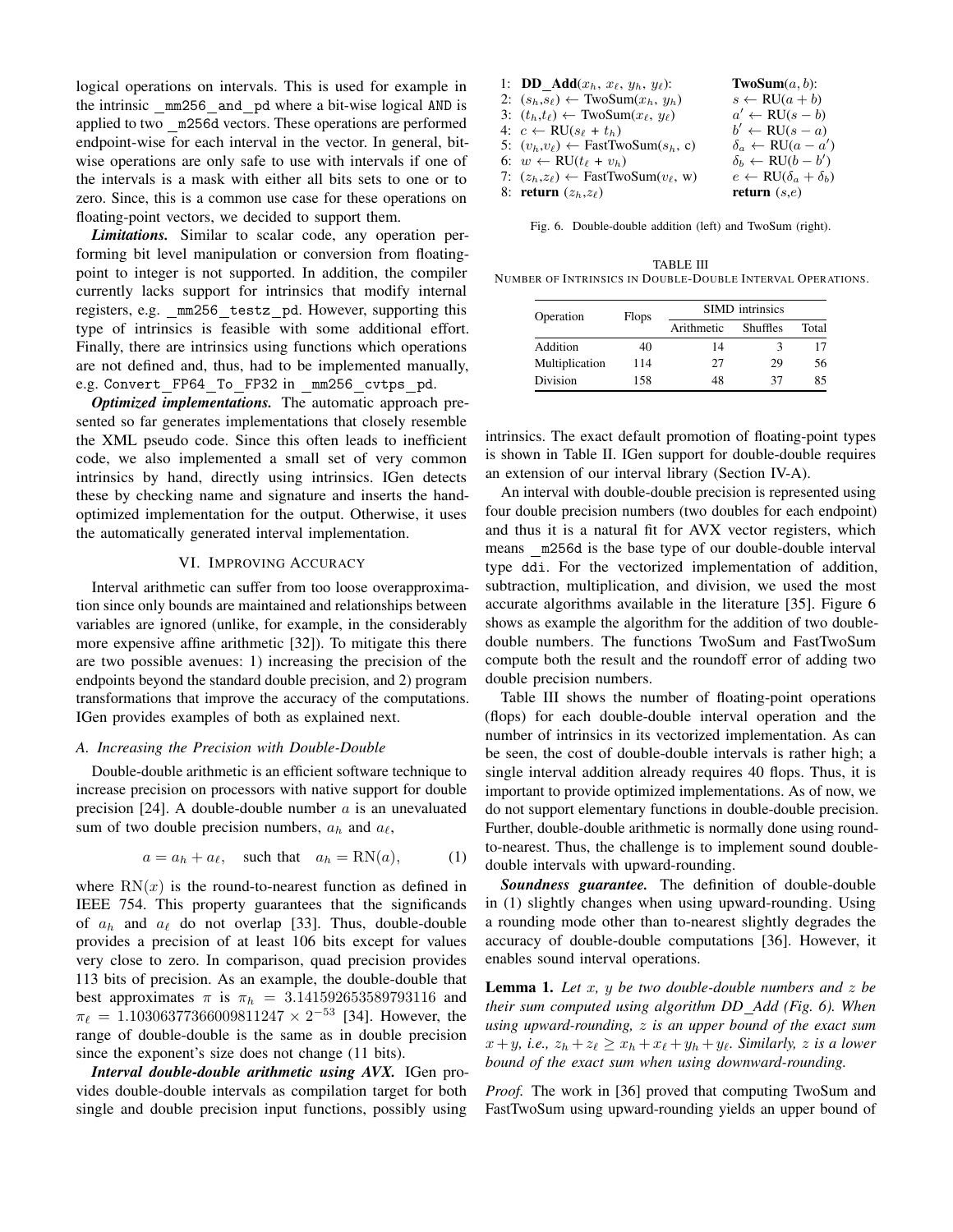the exact result. Thus, lines 2, 3, 5 and 7 yield the inequalities  $s_h + s_{\ell} \ge x_h + y_h, t_h + t_{\ell} \ge x_{\ell} + y_{\ell}, v_h + v_{\ell} \ge s_h + c,$  $z_h + z_\ell \ge v_\ell + w$ . Further, it is clear that  $c \ge s_\ell + t_h$  and  $w \ge t_{\ell} + v_h$  (lines 4 and 6). Reordering and simplifying these inequalities yields  $z_h+z_{\ell} \ge x_h+x_{\ell}+y_h+y_{\ell}$  which concludes the proof for the upper bound. The proof for the lower bound follows analogously.  $\Box$ 

From the lemma we conclude that the algorithm for doubledouble addition is suitable for interval arithmetic. Analogously, we can prove soundness for the multiplication and division of two double-double numbers.

#### *B. Accuracy Transformation: Reduction*

Another avenue for improving accuracy are code transformations. As an example, we focus on the transformation of reductions, and specifically summations, a common pattern in linear algebra computations and beyond that is particularly sensitive to error accumulation. A common example is the ubiquitous scalar product of two vectors.

Our approach consists of two steps: 1) detecting reductions, and 2) replacing the computation with a more accurate method. We explain the details.

*Reduction detection.* We detect reductions in the source code in two steps. We first use Polly [\[26\]](#page-12-10) to detect reductions at the LLVM-IR level and extract relevant information. Then, we search for the node performing the reduction in the AST.

Polly is a loop optimizer and part of the LLVM compiler framework that uses the polyhedral model to analyze and optimize programs. Polly implements a reduction detection mechanism [\[37\]](#page-12-21) to exploit possible parallelism but that we use to improve accuracy. Figure [7](#page-6-0) shows example code and relevant information of the analysis performed by Polly. As can be seen, Polly specifies the reduction type  $+$  (summation) and reduction dependence  $(i_0, i_1) \rightarrow (i_0, i_1 + 1)$  for the matrixvector multiplication function in the example. In the example, the dependence indicates that there is a loop carried selfdependence due to a reduction in the inner loop. Further, we can also extract the location in the source file (line and column) of the instruction where Polly detects the reduction by enabling debug information when generating the LLVM-IR. When enabling code transformations for accuracy in our compiler, IGen calls Polly and extracts the location and dependence information of all detected reductions.

We extended the clang compiler with OpenMP-like pragmas to make it possible for programmers to specify the loops where the reduction transformation should be enabled and to specify the variable or array to reduce. When a loop is detected with this pragma, IGen searches for the Expr node inside the loop performing the reduction using the location information extracted from Polly. In the mvm example of Fig. [7,](#page-6-0) the variable to reduce is y (specified in line 2) and the detected reduction expression is in line 5. Once the reduction is detected, IGen proceeds to perform the necessary code transformations.

*Code transformations.* There are four components that are generated to improve the accuracy of reductions. First, an Matrix-vector multiplication:

```
1: void mvm (double* A, double* x, double* y) {
2: # pragma igen reduce y<br>3: for (int i = 0: i <
3: for (int i = 0; i < 100; i++)<br>4: for (int i = 0: i < 500: i+)for (int j = 0; j < 500; j^{++})
5: y[i] = y[i] + A[i*500+j]*x[j]; // Reduction
6: }
```
Polly Analysis:

```
function 'mvm': (Max Loop Depth: 2)
  ...
Reduction dependences [ Reduction Type : +]:
    Stmt3 [i0, i1] -> Stmt3 [i0, 1 + i1] : 0 <= i0 <= 98
                                             and 0 \le i1 \le 499Printing analysis :
      for ( int c0 = 0; c0 <= 99; c0 += 1)
for ( int c1 = 0; c1 <= 499; c1 += 1)
          Stmt3 (c0, c1);
```
IGen Transformation: .

```
1: void mvm (f64i * A, f64i * x, f64i * y) {<br>2: acc_f64 acc1; // Declaration acc
2: acc_f64 acc1;<br>3: for (int i =
3: for (int i = 0; i < 100; i++) {<br>4: isum_init_f64(&acc1, y[i]);
4: isum_init_f64 (\&acc1, y[i]); // Initialization<br>5: for (int j = 0; j < 500; j++) {
5: for ( int j = 0; j < 500; j ++) {
6: f64i t1 = ia_mul_f64 (A [i *500+ j], x[ j ]);
7: isum_accumulate_f64 (kacc1, t1); // Accumulate term<br>8: }
rac{8}{9}:
         y[i] = isum_reduce_f64 (kacc1); // Final reduction
10: }
11:}
```
<span id="page-6-0"></span>. Fig. 7. From top to bottom: 1) Example code implementing matrix-vector multiplication. 2) Relevant information when executing opt on the LLVM-IR of mvm function with flags -analyze -polly-dependences -polly-ast. 3) IGen code improving accuracy of reduction.

accumulator is declared (see line 2 in Fig. [7](#page-6-0) bottom) where the elements of the reduction will be accumulated with high accuracy. Second, the accumulator is initialized and the first element is added (see line 4). Third, IGen extracts the term to accumulate, e.g. A[i\*500+j]\*x[j] in the example, and its interval transformation is added to the accumulator (lines 7). Finally, the elements in the accumulator are reduced and the result is assigned to the reduction variable (line 9). IGen uses the information on the reduction dependence provided by Polly to detect in what level in a nested loop the accumulator should be initialized and perform its final reduction. In the example, the initialization and final reduction are done before and after the innermost loop, respectively.

*Summation method.* When targeting double precision intervals, IGen simply uses an accumulator with double-double precision to improve accuracy. When targeting double-double intervals, the cost for a higher precision accumulator would be too high. Thus, as a different approach, we use an accurate summation method similar to [\[38\]](#page-12-22), [\[39\]](#page-12-23). More precisely, in this case the accumulator consists of two double precision arrays of size  $n = 4096$ ; one for each endpoint. Given an interval to accumulate, the following is done for each of its double-double endpoints:

1) The double-double value is split into its higher and lower double precision terms. For example,  $t_h = 2.0$ and  $t_{\ell} = 1.0 \times 2^{-53}$  for a double-double endpoint.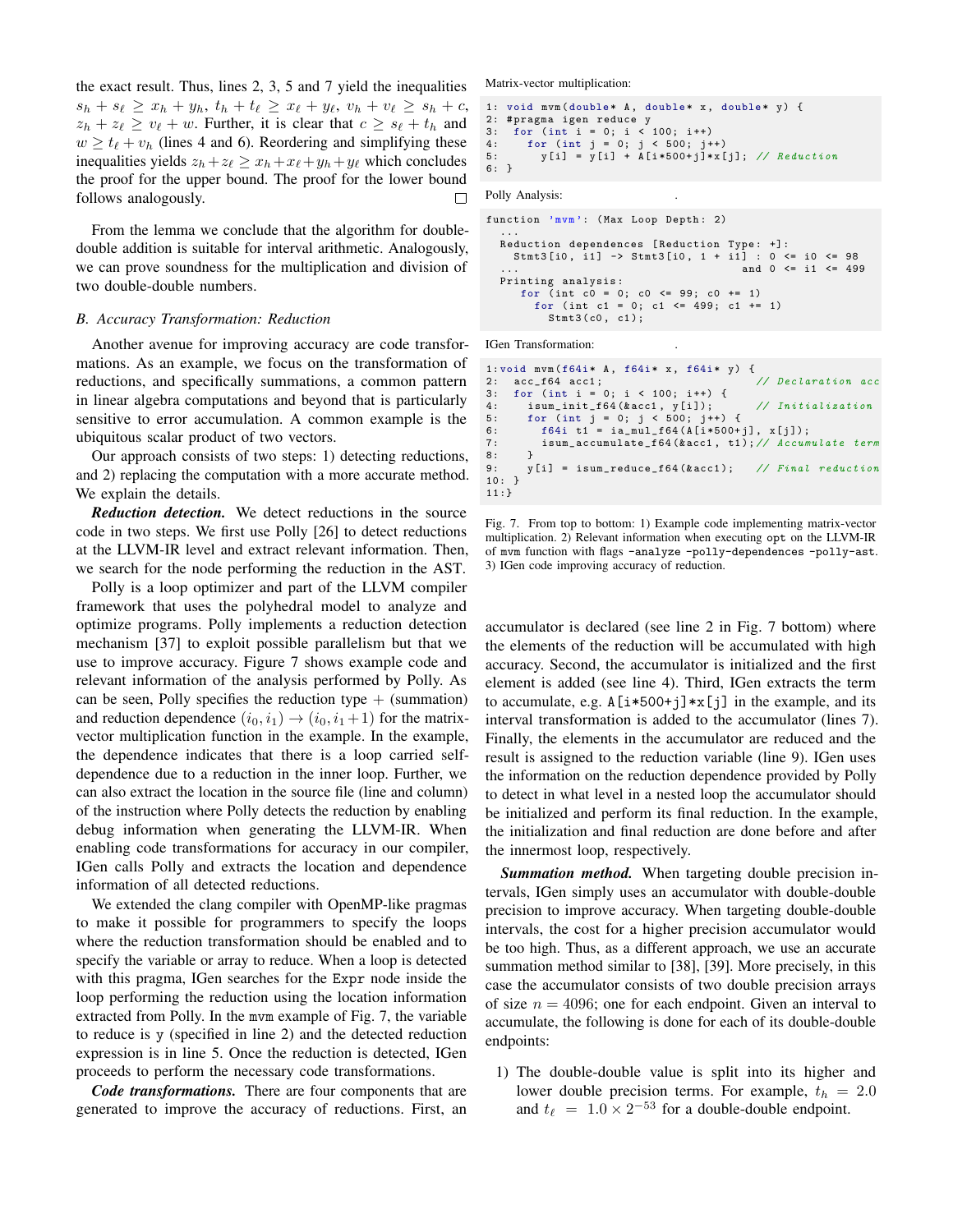- 2) Each double precision term  $t$  is inserted into an empty position in the array. The position  $p$  in the array is determined by the exponent field  $e$  and least-significant bit b of t using the formula  $p = 2 \cdot e + b$ . For example, the term  $t_h = 2.0$  (with  $e_h = 1024$  and  $b_h = 0$ ) is inserted to position  $p = 2048$ .
- 3) If the array is not empty in the specified position, the elements are added together in double precision and the result is inserted to its corresponding new position in the array. For our example, assuming that the array already contains the value  $A[p] = 3.0$  at position  $p = 2048$ , the new term to accumulate is  $t_{new} = t_h + A[p] = 5.0$ . Afterwards, the array field is cleared,  $A[p] \leftarrow 0$ , and we repeat the process for  $t_{new}$  as the new term to accumulate in the array.

Since the result of adding two normal floating-point numbers with the same exponent and same least-significant bit is exact assuming no overflow occurs, this method eliminates roundoff errors when adding elements to the accumulator. Once all elements are added, a final reduction is done by summing up its elements in double-double precision.

# VII. EVALUATION

In this section, we evaluate the performance and accuracy of IGen on four applications from the domains of signal processing, linear algebra and machine learning. Further, we evaluate the improvement in accuracy of the transformation for reductions. Finally, we compare IGen with the (manual) use of affine arithmetic.

*Benchmarks.* Table [IV](#page-7-0) shows the computations used in the evaluation. The initial non-interval code is automatically generated by high-performance generators, except for the *ffnn* benchmark which is a loop-based implementation of a fully-connected feedforward neural network with nine hidden layers and  $n$  neurons per layer. The network is already trained to distinguish handwritten digits using the MNIST dataset [\[40\]](#page-12-24). For each computation, there is a scalar and a SIMD-optimized non-interval implementation available. We use IGen to generate equivalent interval code for both using scalar and SIMD-optimized output with double and doubledouble precision. We compare against manually using three common interval libraries: Boost v16.5 [\[18\]](#page-12-4), Gaol v4.2 [\[20\]](#page-12-25), and Filib++ v3.0 [\[19\]](#page-12-26). Gaol is the only library with SIMD optimizations for scalar interval operations using SSE registers to store double precision intervals. Only the scalar code of the benchmarks is manually implemented with the libraries since they only support interval implementations of scalar operations. All libraries are configured with their fastest sound configuration (i.e., the rounding mode is not constantly changed as explained in Section [II\)](#page-1-2).

*Experimental setup.* We perform the tests on an Intel Xeon E-2176M CPU (Coffee Lake microarchitecture) running at 2.7 GHz, under Ubuntu 18.04 with Linux kernel v4.15. Turbo Boost is disabled. All tests are compiled using gcc 7.5 with flags -O3 -march=host. To evaluate performance, every measurement was repeated 30 times on different inputs, and the median of

TABLE IV BENCHMARKS.

<span id="page-7-0"></span>

| Label | Description                  | Base implementation |
|-------|------------------------------|---------------------|
| fft   | Fast Fourier transform       | Spiral [41]         |
| potrf | Cholesky decomposition       | SLinGen [42]        |
| gemm  | Matrix-matrix multiplication | ATLAS [43]          |
| ffnn  | Feedforward neural network   | Straightforward     |

the runtime is taken. All tests are run with warm cache. The inputs for all benchmarks are random intervals except for *ffnn* where the MNIST dataset [\[40\]](#page-12-24) is used. Each input interval has a length of 1 ulp. In particular, for double-double precision, the length of an input interval is  $\text{ulp}(x_\ell)$ , where  $x_\ell$  is the lower term of a random double-double number  $x$ . We measure the number of correct bits by subtracting the loss of accuracy from the number of bits used by the given precision (i.e., 53 and 106 bits for double and double-double precision respectively). The loss of accuracy is defined as the base-2 logarithm of the number of double precision floating-point values contained in an interval. Intuitively, the accuracy of an interval is the number of most-significant bits shared by the mantissas of the endpoints assuming same exponent<sup>[2](#page-7-1)</sup>.

# *A. Performance and Accuracy*

*Plot navigation.* Fig. [8](#page-8-0) shows the performance results of using IGen and the libraries. The problem size is on the xaxis and the interval operations (iops) per cycle on the y-axis. Here, an interval multiplication and an addition count as one operation each. The inputs of the *gemm* and *potrf* benchmarks are square  $n \times n$  matrices and the input for the *fft* benchmark is a vector with  $n$  complex values. The problem size in the *ffnn* benchmark represents the number of neurons per layer.

For each benchmark, IGen generates interval code with the following configurations:

- IGen-ss: scalar code generated from scalar input code.
- IGen-sv: vectorized code (SSE) from scalar input code.
- IGen-vv: vectorized code (AVX) from vectorized code.
- IGen-sv-dd: as IGen-sv but with double-double output.
- IGen-vv-dd: as IGen-vv but with double-double output.

*Speedup.* The results in Fig. [8](#page-8-0) show that IGen-vv and IGensv are the fastest configurations across all the benchmarks. Further, already IGen-ss is around  $2\times$  faster than the libraries in the *ffnn* and *gemm* benchmarks and has similar performance in the other two cases. In particular, IGen-vv benefits from the use of SIMD intrinsics in the input, which IGen converts to efficient interval operations. IGen-vv and IGen-sv are up to  $9.8\times$  and  $4.4\times$  faster than using the best library.

Note that the implementation of interval multiplication in libraries specialize to the sign of the operands. This seems to make them particularly sensitive to branch misprediction, leading to low performance in some benchmarks (e.g., in

<span id="page-7-1"></span><sup>2</sup>We consider the maximum accuracy of a double precision interval to be 53 bits and it is achieved when both endpoints are the same. In this case, the loss is zero.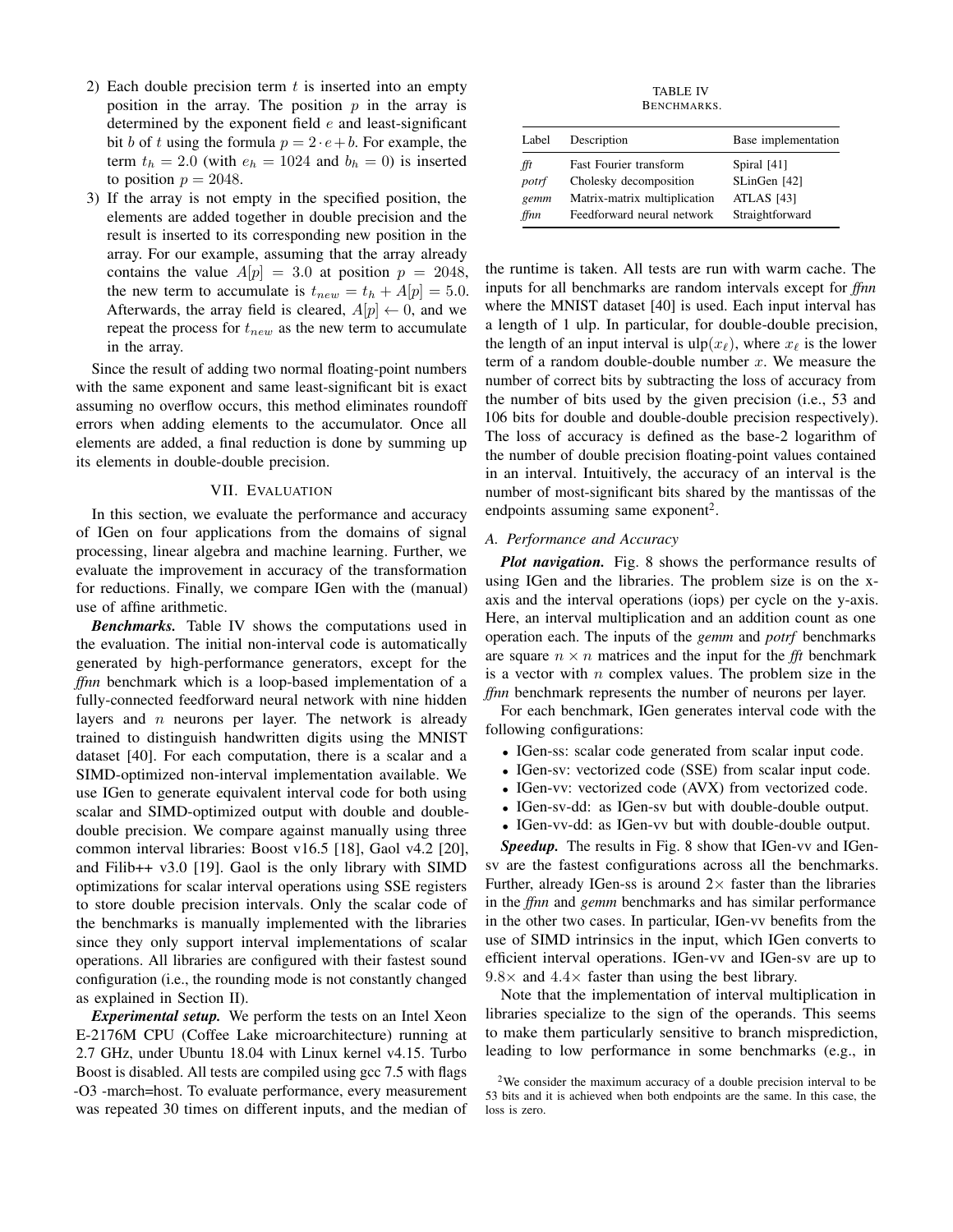

<span id="page-8-1"></span><span id="page-8-0"></span>Fig. 8. Interval operations per cycle of IGen vs libraries.

Fig. [8d\)](#page-8-1). On the other hand, their performance may improve in certain cases, for example Filib outperforms IGen-ss in the *potrf* benchmark. In addition, note that Gaol is a precompiled library. Thus, the compiler may be unable to inline the interval operations, preventing further optimizations. This may explain its lower performance.

*Penalty of interval code.* Table [V](#page-8-2) shows the slowdown of different configurations of IGen as the ratio between the runtime of the non-interval input in double precision and interval output programs in double and double-double precision. All configurations generate vectorized interval code. The interval code with double precision is between  $2.3 \times -13 \times$  slower. When using double-double, the code is  $19\times-280\times$  slower. Note that the slowdown for double-double is significantly higher when using vectorized code as input (vv) compared to scalar code (sv). The runtime is actually similar for both, but the input program of the former is highly optimized. The reason is that we rely on the slower but automatic approach discussed in Section [V](#page-3-0) to support SIMD intrinsics with double-double. Manually optimizing the double-double intrinsics to take the SIMD structure in the input into account will likely improve runtime and it is a subject of future work.

*Efficiency.* Fig [9a](#page-8-3) shows the real performance of IGen-vv and its non-interval input program. Since we do not use FMAs in the implementation, the theoretical peak performance of the interval code in the CPU is 8 flops per cycle (non-interval code can achieve higher performance). Thus, Fig [9a](#page-8-3) shows that double precision intervals achieve an efficiency of 53%–85%

<span id="page-8-3"></span>

Fig. 9. (a) Real performance in flops per cycle of IGen-vv and its non-interval input program (baseline). (b) Accuracy of IGen in double and double-double precision.

<span id="page-8-2"></span>TABLE V SLOWDOWN OF DIFFERENT CONFIGURATIONS OF IGEN.

<span id="page-8-4"></span>

| Name       |           | IGen Dbl | IGen DD |     |  |
|------------|-----------|----------|---------|-----|--|
|            | <b>SV</b> | vv       | SV      | vv  |  |
| $ft-64$    | 2.3       | 34       | 29      | 106 |  |
| potrf-124  | 2.4       | 4.5      | 19      | 83  |  |
| $ffnn-200$ | 6.1       | 48       | 99      | 147 |  |
| $gemm-616$ | 5.6       | 13       | 62      | 279 |  |

of CPU utilization. This efficiency is in most cases higher than the non-interval baseline due to the increase in floating-point operations and thus higher operational intensity. The doubledouble implementation is less efficient since it is not fully optimized for SIMD intrinsics in the input. In addition, the implementation requires many shuffle operations (see Table [III\)](#page-5-2).

*Certified accuracy.* Fig. [9b](#page-8-4) shows the accuracy of IGen when using double and double-double precision. As can be seen, IGen certifies more than 17 bits in all the benchmarks when using double precision and more than 68 bits when using double-double. Further, using double-double improves the accuracy of all benchmarks by roughly 51 bits. Note that there is no noticeable difference in accuracy between IGen and the libraries when using double precision.

*Certified double precision result.* In case the inputs are exact double precision values or double-double values with small errors, using double-double can keep error accumulation small enough to compute certified double precision results, i.e., results with at most one bit of error in double precision. For example, the accuracy of all benchmarks in Fig. [9b](#page-8-4) with double-double precision is at least 68 bits, which is more than enough to round the resulting intervals to the nearest certified double precision value.

## *B. Accuracy of Reductions*

We evaluate the improvement in accuracy of our reduction transformation approach using a double-loop matrix-vector multiplication (mvm) computation  $y = Ax + y$ , where  $x, y$ are of length n and m, respectively, and A is  $m \times n$ . IGen generates interval versions of the program in double and doubledouble precision with and without reduction transformations. We fixed  $m = 10$  and vary n in the experiments. The matrix and vectors are initialized with values whose magnitudes are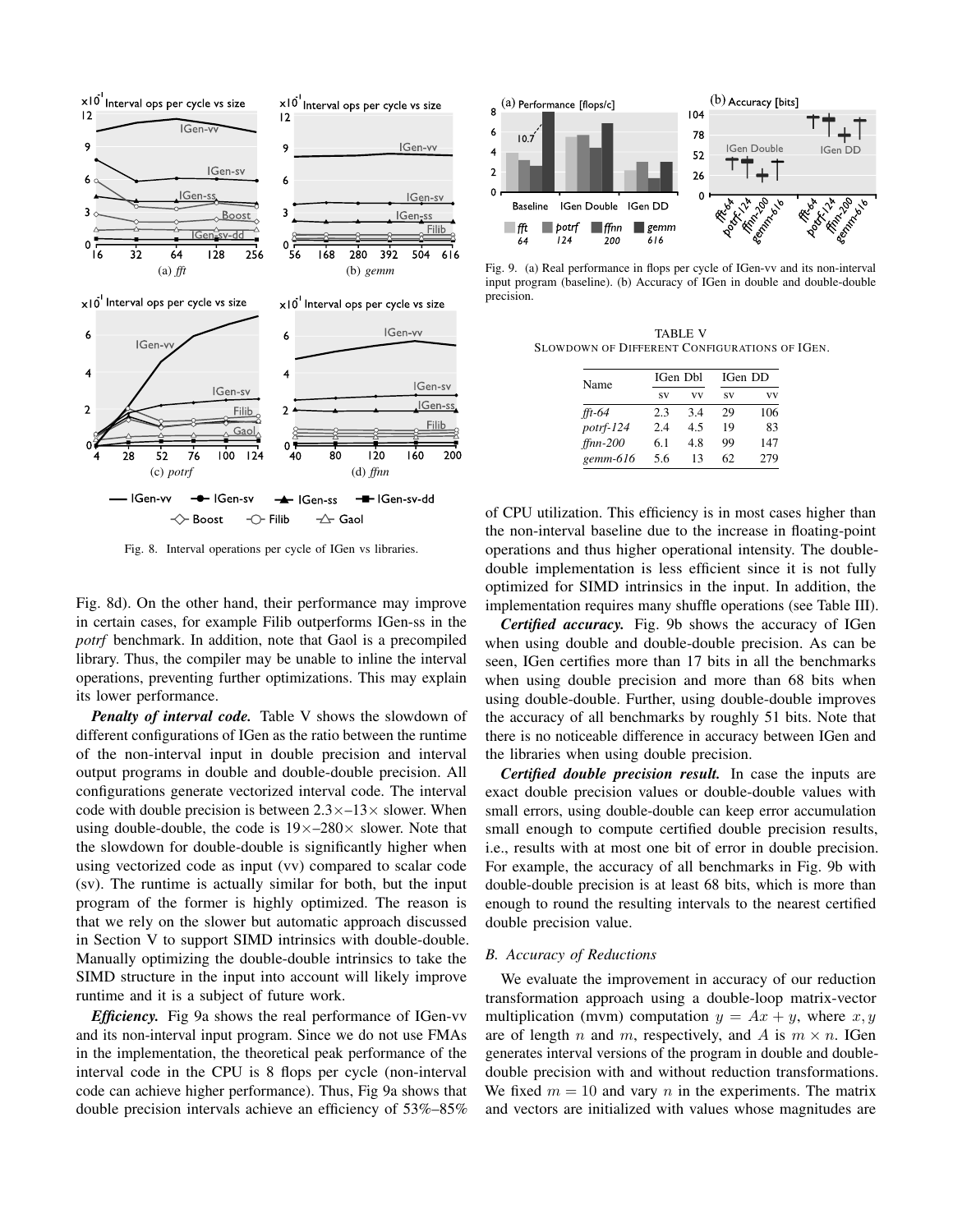

<span id="page-9-1"></span>Fig. 10. Each arrow shows an improvement in accuracy of the mvm program. Test  $(s, p)$  means an input vector of size  $n = 10<sup>s</sup>$ , where  $p\%$  of the inputs are negative numbers. Arrows start from the accuracy of the interval program without reduction improvement and point to the generated accuracy with reduction improvement.

drawn randomly from the set of double precision numbers. We show two set of experiments: one where 10% of the input values are negative and another where  $45\%$  are negative<sup>[3](#page-9-0)</sup>.

*Accuracy improvement.* Fig. [10](#page-9-1) shows the gain in accuracy when using reduction transformations in the mvm benchmark. The results show an improvement between 3 and 13 bits depending on the size of the reduction. Using the reduction transformation keeps the accuracy high and roughly constant for different sizes when testing with 10% of negative numbers in the input. On the other hand, the code without reduction transformation degrades when increasing the input size.

Balancing the amount of negative and positive numbers in the reduction increases the relative error in the final result. This explains the lower accuracy for the last four cases in Fig. [10.](#page-9-1) However, we still get an improvement of 8 bits for the largest test when transforming reductions.

*Runtime.* Without reduction transformation, the interval code runs  $1.6\times$  and  $14.2\times$  slower than the non-interval input when using double and double-double precision, respectively. With reduction transformations, the code runs  $8.2 \times$  and  $77.6 \times$ slower, respectively. The slowdown is independent of the size  $n$ .

*ATLAS gemm.* The previous *gemm* benchmark also contains reductions in the innermost loop of its matrix multiplication kernel. Unfortunately, Polly does not detect these reductions since ATLAS unrolls the loop. By manually converting to a loop, IGen is able to apply the reduction transformation and improves the accuracy by 3.5 bits on average at the price of a  $3\times$  slowdown for  $n = 616$ .

#### *C. Comparison with Affine Arithmetic*

*Dependency problem.* The dependency problem [\[22\]](#page-12-6) is well known in interval arithmetic. It arises when variables become correlated during computation. Since interval arithmetic does not maintain relationships between variables, overapproximation may occur. This can be mitigated using affine arithmetic [\[32\]](#page-12-16) which preserves the linear correlation between variables.

*Benchmark.* We compare IGen against the use of affine arithmetic on the Henon map, which is known to produce

```
double henon_map (double x, double y, int iterations) {
  double a = 1.05:
  double b = 0.3;
  for (int i = 0; i < iterations; i++) {
     double xi = x;
double yi = y;
    x = 1 - a*xi*xi + yi;y = b * x i;}
  return x;
}
```
<span id="page-9-2"></span>

significant losses in the accuracy of intervals due to dependency [\[44\]](#page-12-30). For affine arithmetic we use the YalAA v0.92 library [\[45\]](#page-12-31) . The Henon map is an iterative algorithm defined as  $x_{i+1} = 1 - ax_i^2 + y_i$  and  $y_{i+1} = bx_i$ . We use  $a = 1.05$ and  $b = 0.3$  in our experiments, and the initial condition  $x_0 = y_0 = 0$ . Figure [11](#page-9-2) shows the input scalar code for the Henon map. In addition, we evaluate the use of affine arithmetic in our  $f\ddot{f}$  benchmark from Table [IV](#page-7-0)<sup>[4](#page-9-3)</sup>. In both benchmarks, we use the IGen-sv configuration to generate SIMD-optimized interval code from the scalar input.

Table [VI](#page-10-0) shows the certified accuracy in bits and the slowdown for different number of iterations in the Henon map and different input sizes for the *fft* benchmark. The slowdown is the ratio between the runtime of the interval or affine configuration and the non-interval input in double precision. The accuracy is determined as the average of the minimum number of certified bits across 100 runs of the same configuration.

*Accuracy.* In the Henon map, the accuracy of IGengenerated code using double and double-double precision decreases in every iteration whereas the accuracy in affine arithmetic stays roughly constant. In contrast to double precision, double-double still preserves correct bits even after 170 iterations. For the *fft* benchmark, the accuracy achieved by double precision intervals and affine arithmetic is roughly the same and double-double outperforms both. We conclude that affine arithmetic is considerable more accurate than intervals in computations with strong dependencies but it achieves similar accuracy than double precision when dependencies are not an issue.

*Slowdown.* Table [VI](#page-10-0) also shows that affine arithmetic is considerable more expensive than both, double and doubledouble interval. In particular, affine arithmetic is 2–3 orders of magnitude slower than double-double intervals on the two benchmarks.

#### VIII. RELATED WORK

In this section, we review the existing related work.

*Interval libraries.* Most of the available interval arithmetic libraries [\[18\]](#page-12-4)–[\[20\]](#page-12-25) are implemented in C++ overloading basic operations with equivalent interval operations. Thus, making

<span id="page-9-0"></span> $3$ We did not choose 50% to avoid that the result of the reduction is approximately zero in expectation.

<span id="page-9-3"></span><sup>&</sup>lt;sup>4</sup>We were unable to evaluate the accuracy of affine arithmetic on the other benchmarks in Table [IV](#page-7-0) since it did not pass the time limit of 1 hour that we imposed for the completion of each benchmark.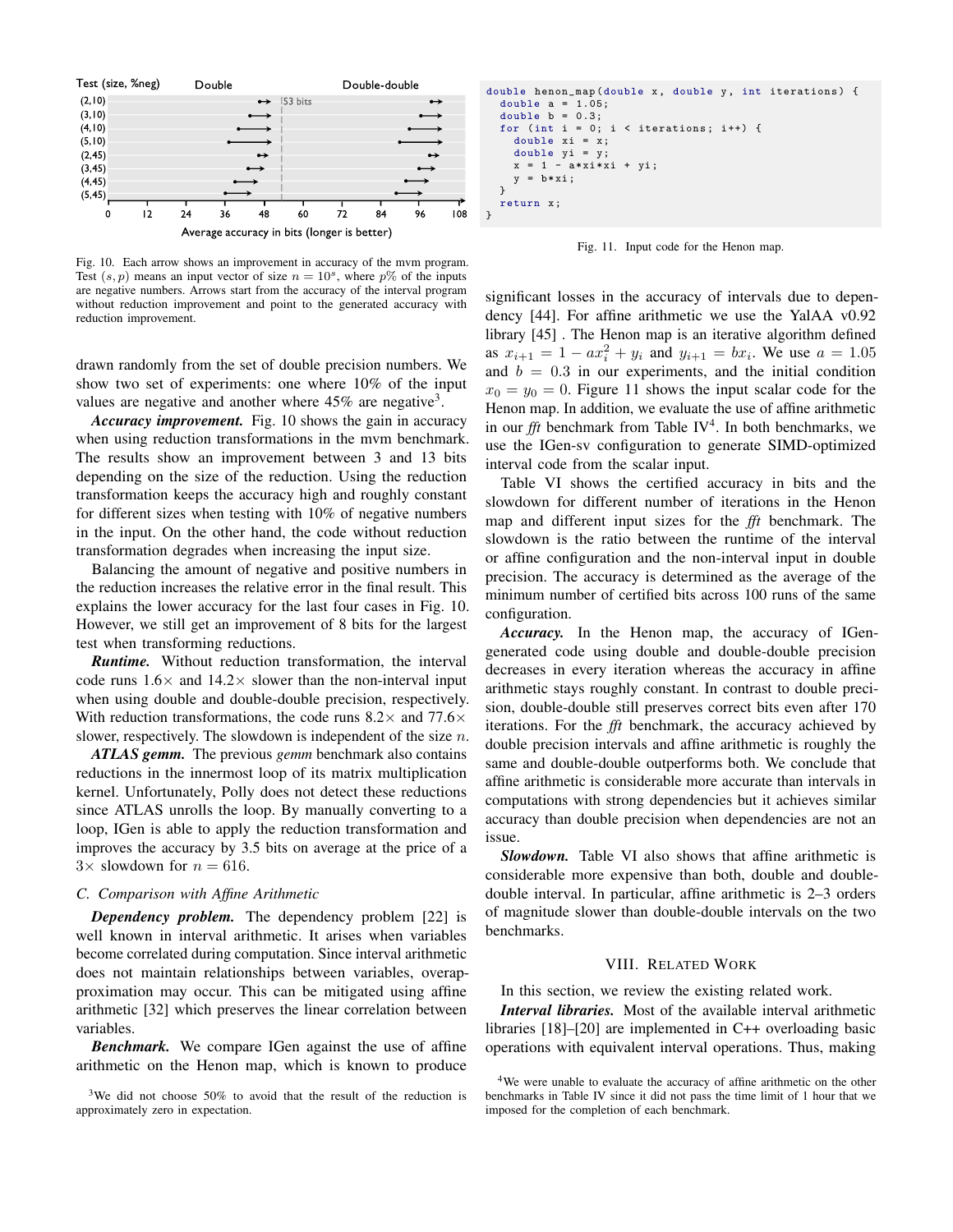TABLE VI CERTIFIED ACCURACY AND SLOWDOWN OF HENON MAP AND FFT BENCHMARKS.

<span id="page-10-0"></span>

| Henon Map  |                 |                 |      |          |          |       |  |
|------------|-----------------|-----------------|------|----------|----------|-------|--|
|            | Accuracy [bits] |                 |      | Slowdown |          |       |  |
| Iterations | f64i            | ddi             | Aff. | f64i     | ddi      | Aff.  |  |
| 10         | 44              | 96              | 44   | 2.8      | 14.1     | 795   |  |
| 50         | 24              | 76              | 45   | 2.9      | 14.8     | 4.4K  |  |
| 90         | 4               | 57              | 45   | 2.9      | 14.7     | 7.6K  |  |
| 130        | $\mathbf{0}$    | 37              | 44   | 2.8      | 14.8     | 10.6K |  |
| 170        | $\theta$        | 17              | 44   | 2.8      | 14.8     | 13.7K |  |
| <b>FFT</b> |                 |                 |      |          |          |       |  |
|            |                 | Accuracy [bits] |      |          | Slowdown |       |  |
| Size       | f64i            | ddi             | Aff. | f64i     | ddi      | Aff.  |  |
| 16         | 43              | 96              | 44   | 2.3      | 32.6     | 3.4K  |  |
| 32         | 41              | 94              | 42   | 2.3      | 28.1     | 3.8K  |  |
| 64         | 39              | 92              | 40   | 2.3      | 28.9     | 4.5K  |  |
| 128        | 38              | 91              | 38   | 2.4      | 29.8     | 12.1K |  |
| 256        | 36              | 89              | 36   | 2.4      | 29.7     | 28.4K |  |

them easy to use. They are also relatively efficient since the endpoints of intervals are implemented using single or double precision floating-point. In addition, other libraries [\[21\]](#page-12-5), [\[46\]](#page-12-32) implement intervals with arbitrary large precision but are computationally very expensive. Finally, there are efficient libraries [\[33\]](#page-12-17), [\[47\]](#page-12-33) implementing double-double arithmetic; however, they do not provide interval operations. Only the work in [\[48\]](#page-12-34) supports intervals in double-double precision but the implementation is not vectorized.

Although very useful, there are some disadvantage of using libraries to guarantee soundness instead of the compiler that we propose. First, it requires manual adaption by the user. Second, constants may be unsound. Third, they do not support SIMD intrinsics. Finally, interval libraries cannot automatically improve accuracy. It is up to the user of the library to handle these cases manually.

*Automatic roundoff error analysis.* There are many tools that statically analyze programs to derive worst-case roundoff errors. These tools normally use abstract interpretation using intervals or affine arithmetic to compute the ranges of variables as well as its error bounds [\[12\]](#page-12-2)–[\[15\]](#page-12-35). Other tools are [\[16\]](#page-12-36), [\[17\]](#page-12-3) which formulate finding bounds of roundoff errors as an optimization problem. The former uses semi-definite programming whereas the latter uses symbolic Taylor expansions to approximate floating-point expressions and obtains error bounds using global optimization.

Since these tools have to consider all possible inputs, they sometimes provide bounds that are too conservative to be useful, especially when dealing with conditional branches and loops [\[13\]](#page-12-37), [\[49\]](#page-12-38). We believe that some of the techniques in these tools can be applied to our interval compiler. For example, we may support affine arithmetic or a more expressive abstract domain to reduce interval overestimation in programs where the dependency problem occurs.

*Program transformations for accuracy.* One of the first approaches to improve or guarantee accuracy is mixed-precision tuning, which selectively changes the precision of floating-point variables to meet a certain error specification. Tools implementing this approach [\[9\]](#page-11-8), [\[50\]](#page-12-39)–[\[55\]](#page-12-40) normally use roundoff error analysis to lead the search for a suitable precision.

In the field of code rewriting for accuracy, Salsa [\[56\]](#page-12-41) and Herbie [\[57\]](#page-12-42) have emerged. After identifying an expression in a program, Salsa improves its accuracy by building a set of equivalent expressions and choosing the one with the lowest error. Herbie, on the other hand, uses a guided search to select suitable transformations from a predefined database. IGen can benefit directly from these tools to improve the accuracy of the intervals. However, we focused on the transformation of reductions, which is a common pattern in linear algebra.

# IX. CONCLUSIONS

In this paper, we presented an automatic approach to provide sound guarantees on the result of floating-point computations. We showed the design and implementation of IGen, a sourceto-source compiler that automatically transforms a C program with floating-point computations to an equivalent and sound program using interval arithmetic. Our compiler supports Intel SIMD intrinsics in the input which are generated automatically from the vendor XML specification and enables fast updates in the future. When using double precision, our benchmarks demonstrate that IGen generates sound and efficient code which is  $2.3 \times -12 \times$  slower compared to the original unsound program, and it is in general faster than using interval libraries. Further, we showed that increasing the precision of intervals to double-double can keep error accumulation small enough to compute certified results with at most one bit of error in double precision in our set of benchmarks. The use of doubledouble, however, leads to a slowdown of one to two orders of magnitude compared to the original program, especially when transforming high-performance code. Finally, we showed that we can recover up to 13 bits lost due to rounding errors using a transformation technique to improve the accuracy of the common reduction pattern in linear-algebra-like computations.

#### ARTIFACT APPENDIX

# *A. Abstract*

Our artifact provides the source code of IGen interval compiler, benchmarks to evaluate its performance and accuracy, and scripts for reproducing main experiments. The artifact is in the form of a virtual machine running Ubuntu 18.04 which provides all required dependencies.

More specifically, our artifact consists of:

- 1) Full source code of IGen interval compiler and library.
- 2) Source code for all of our benchmarks.
- 3) Scripts to setup and automate running the benchmarks saving the results in CSV files.
- 4) Scripts to generate graphs from the CSV files.

In addition, the artifact also contains the source code of the LLVM Project 11.0 with custom modifications to enable both, language extensions and specific pragmas used by IGen.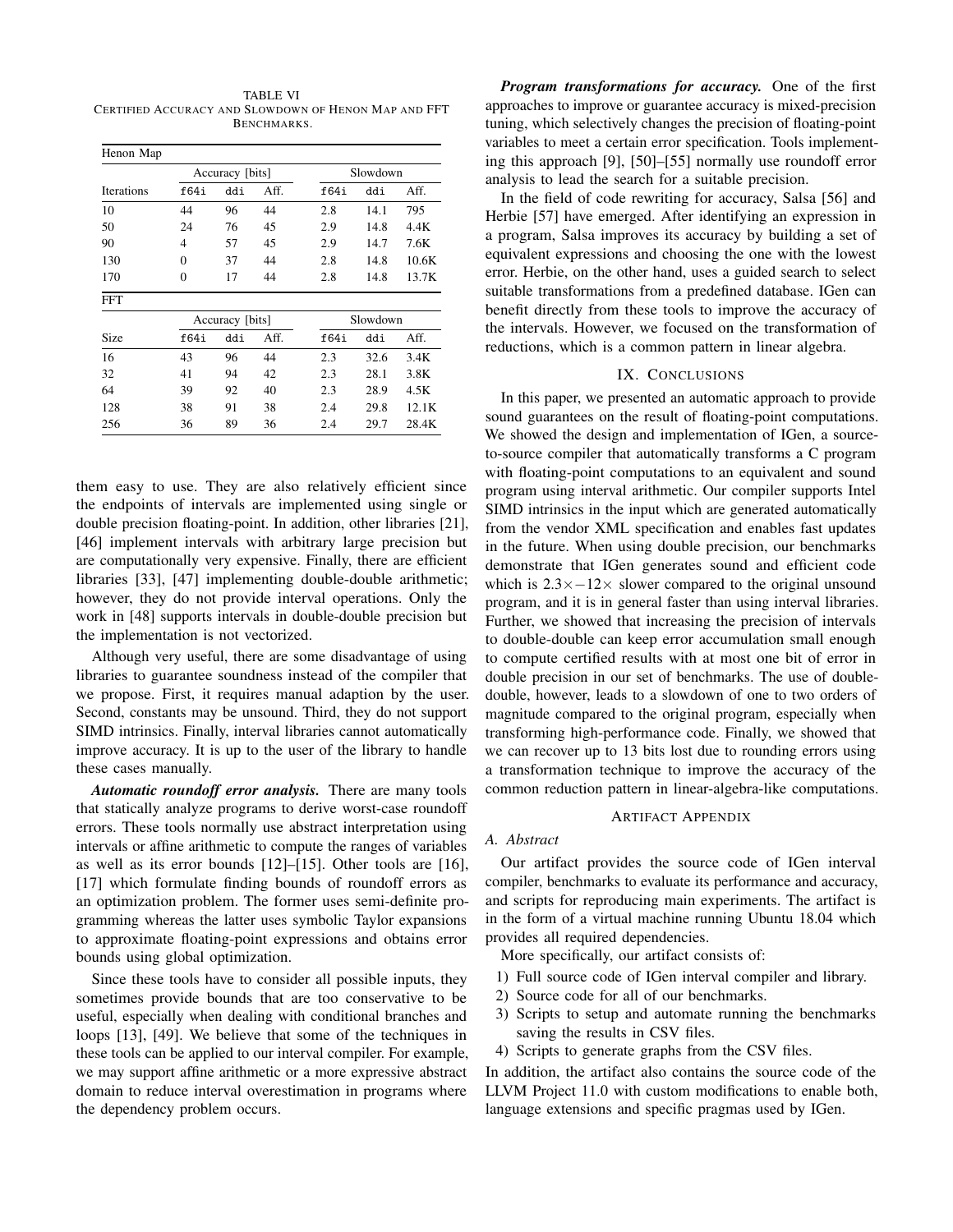# *B. Artifact Check-List (Meta-Information)*

- Program: IGen compiler with benchmarks (full source code).
- Compilation: We have included a script that builds IGen and associated benchmarks using GCC 7.5.
- Binary: A modified version of Clang 11.0 is precompiled to allow language extensions used by our interval compiler.
- Run-time environment: An Ubuntu-based virtual machine with all necessary software dependencies.
- Hardware: x86 machine supporting AVX2.
- **Execution:** We provide scripts to set up, run and plot the benchmarks in this paper. A more detailed description of how to use them is included in README.
- Output: Running the scripts yields CSV files containing performance numbers and accuracy of the benchmarks. Optionally, the performance plots in Fig. [8](#page-8-0) can also be generated.
- How much disk space required (approximately)?: 20 GB to support the virtual machine.
- How much time is needed to prepare workflow?: Immediately available after importing the virtual machine in VirtualBox.
- How much time is needed to complete experiments?: Approximately 1 hour to setup, compile and run all benchmarks.
- Publicly available?: Yes.
- Code license: BSD 3-Clause License

#### *C. Description*

*How delivered.* This artifact is provided as a virtual machine and available at

<https://doi.org/10.5281/zenodo.4283110>.

*Hardware dependencies.* x86 machine with AVX2 support. We recommend testing on an Intel Skylake or similar microarchitecture to get comparable results with the ones presented in this paper.

Software dependencies. All software dependencies have been pre-installed in the provided virtual machine. We tested the artifact in VirtualBox 6.1.0. Details on the dependencies pre-installed in the virtual machine can be found in the README distributed with the artifact.

#### *D. Installation*

Import and access the virtual machine in VirtualBox<sup>[5](#page-11-9)</sup>. The login credentials are the following:

*username*: cgo2021 *password*: igen@cgo21

Since all dependencies have been pre-installed, the system should be ready once accessing the virtual machine.

#### *E. Experiment Workflow*

Once in the virtual machine, open the terminal and navigate to the benchmarks directory:

\$ cd artifact / benchmarks

There is a script named run\_benchmarks.py which sets up, builds and runs all benchmarks. You can run it as follows:

\$ python3 run\_benchmarks . py - all

To run individual benchmarks consult the --help option.

# *F. Evaluation and Expected Result*

After the experiments finish running, the generated CSV files with the results are saved in artifact/benchmarks/results directory. There is one folder for each benchmark (e.g. gemm, ffnn, potrf etc.). For comparison, the numbers presented in the paper are also included in results/paper.

The results used to generate Figures [8,](#page-8-0) [9a,](#page-8-3) [9b](#page-8-4) and Table [V](#page-8-2) are saved in the following files respectively:

- <br />benchmark>/interval\_perf.csv

- <benchmark>/real perf <size>.csv
- <br />benchmark>/accuracy <size>.csv
- <br />benchmark>/overhead <size>.csv

To generate the performance graphs in Fig. [8](#page-8-0) use the following command:

\$ python3 run\_benchmarks . py - plot

The graphs will be saved as PDF files in the results folder.

#### *G. Notes*

We recommend disabling Intel Turbo Boost and Hyper Threading technologies in the host machine to avoid the effects of frequency scaling and resource sharing on the measurements. These technologies can be disabled in the BIOS settings of the machines that have BIOS firmware.

#### *H. Methodology*

Information regarding submission, reviewing and badging methodology can be found at the following sites:

- <http://cTuning.org/ae/submission-20190109.html>
- <http://cTuning.org/ae/reviewing-20190109.html>
- [https://www.acm.org/publications/policies/artifact-review](https://www.acm.org/publications/policies/artifact-review-badging)[badging](https://www.acm.org/publications/policies/artifact-review-badging)

#### **REFERENCES**

- <span id="page-11-0"></span>[1] ARM. (2019) Arm technologies: Helium. [https://www.arm.com/why](https://www.arm.com/why-arm/technologies/helium)[arm/technologies/helium.](https://www.arm.com/why-arm/technologies/helium) [Online; accessed 4-August-2020].
- <span id="page-11-1"></span>[2] D. N. Arnold. (2000) The patriot missile failure. [http://www-users.math.](http://www-users.math.umn.edu/~arnold//disasters/patriot.html) umn.edu/∼[arnold//disasters/patriot.html.](http://www-users.math.umn.edu/~arnold//disasters/patriot.html)
- <span id="page-11-2"></span>[3] D. Delmas, E. Goubault, S. Putot, J. Souyris, K. Tekkal, and F. Védrine, "Towards an industrial use of FLUCTUAT on safety-critical avionics software," in *Formal Methods for Industrial Critical Systems (FMICS)*, 2009, pp. 53–69.
- <span id="page-11-3"></span>[4] F. Franchetti, T. M. Low, S. Mitsch, J. P. Mendoza, L. Gui, A. Phaosawasdi, D. Padua, S. Kar, J. M. F. Moura, M. Franusich, J. Johnson, A. Platzer, and M. M. Veloso, "High-Assurance SPIRAL: End-to-end guarantees for robot and car control," *IEEE Control Systems Magazine*, vol. 37, no. 2, pp. 82–103, 2017.
- <span id="page-11-4"></span>[5] D. Cattaruzza, A. Abate, P. Schrammel, and D. Kroening, "Sound numerical computations in abstract acceleration," in *Numerical Software Verification (NSV)*, 2017, pp. 38–60.
- <span id="page-11-5"></span>[6] L. Chen, A. Miné, and P. Cousot, "A sound floating-point polyhedra abstract domain," in *Asian Symposium on Programming Languages and Systems (APLAS)*, 2008, pp. 3–18.
- <span id="page-11-6"></span>[7] K. Jia and M. Rinard, "Exploiting verified neural networks via floating point numerical error," *CoRR*, vol. abs/2003.03021, 2020.
- <span id="page-11-7"></span>[8] G. Singh, T. Gehr, M. Püschel, and M. Vechev, "An abstract domain for certifying neural networks," *Proceedings of the ACM on Programming Languages (PACMPL)*, vol. 3, 2019.
- <span id="page-11-8"></span>[9] C. Rubio-González, C. Nguyen, H. D. Nguyen, J. Demmel, W. Kahan, K. Sen, D. H. Bailey, C. Iancu, and D. Hough, "Precimonious: Tuning assistant for floating-point precision," in *International Conference on High Performance Computing, Networking, Storage and Analysis (SC)*, 2013.

<span id="page-11-9"></span><sup>5</sup>More information on importing virtual machine in VirtualBox can be found at [https://docs.oracle.com/cd/E26217\\_01/E26796/html/qs](https://docs.oracle.com/cd/E26217_01/E26796/html/qs-import-vm.html)[import-vm.html](https://docs.oracle.com/cd/E26217_01/E26796/html/qs-import-vm.html)